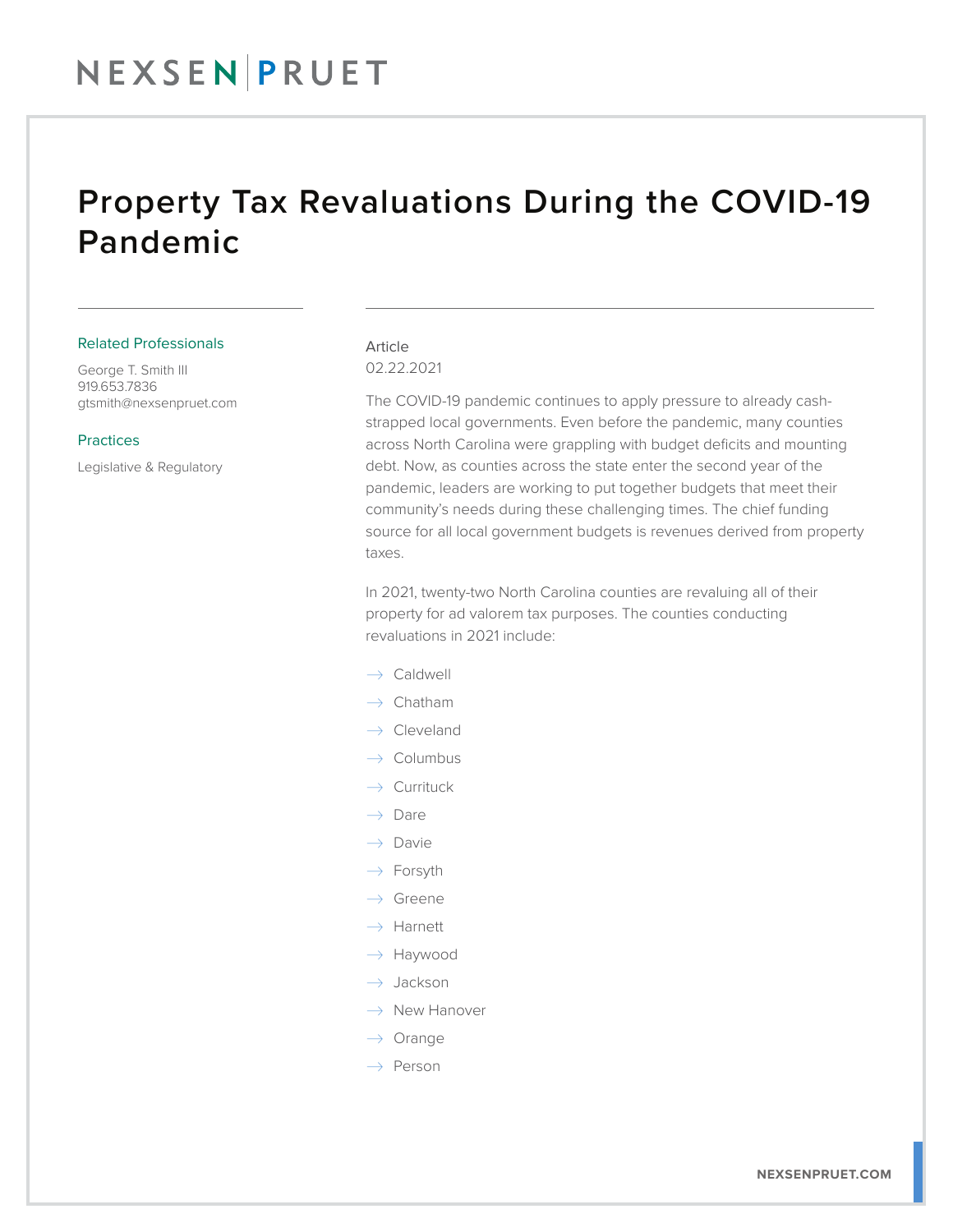# NEXSENPRUET

- $\rightarrow$  Polk
- $\rightarrow$  Stanly
- $\rightarrow$  Stokes
- $\rightarrow$  Surry
- $\rightarrow$  Swain
- $\rightarrow$  Transylvania
- $\rightarrow$  Washington

The new property values will remain in effect for between 4 and 8 years, depending on your particular county's revaluation schedule. In Forsyth and Orange County, a revaluation is done every 4 years. In other counties, the next revaluation may not take place for another 8 years. This is important because that means your tax valuation will be locked in until the county's next revaluation. If you do not appeal during the revaluation year – within the prescribed timeframe – you will be stuck with the county's new assessed value until the next revaluation.

Counties send out their notices of revaluation within the first couple of weeks of January. The revaluations are sometimes incorrect, and it is critical that you understand the process of how to contest the revaluation of your property.

First, you should review the notice of revaluation to ensure it's accurate, and that the revaluation reflects the fair market value of the particular property. The fair market value is the most probable price a property would be exchanged for in a competitive and open market. If the county's revaluation of your property does not reflect fair market value, you should initiate the informal appeal process by contacting County Assessor staff. Many local government employees are working from home, so it is incumbent upon taxpayers to diligently contest the property tax revaluation and follow up with the County Assessor's office. Often, at this stage, a taxpayer's value submitted to the County may later be used against them by the County. It is important to understand that the value that a Taxpayer puts on a property at this stage may adversely affect later proceedings.

If the County Assessor's office doesn't revise the assessment, you must file a formal appeal to the County Board of Equalization and Review (Board of E&R). This review board is a special county board appointed to handle property tax appeals from taxpayers. Boards of E&R are required under state law to (i) hold their first meetings by the first Monday in May and (ii) adjourn by July 1. Taxpayer appeals submitted after July 1 will not be heard by Boards of E&R.

This level of the appeal is more formal, with the taxpayer being allotted a specific amount of time to present his or her case and the county also having time to present its side. The Board of E&R may choose to decide the appeal immediately or choose to delay its decision and deliberate further. Currently, some Boards of E&R are conducting hearings in person, but others are electing to conduct hearings virtually pursuant to the authority granted by the General Assembly in Section 4.31(a) of S.L. 2020-3.

If the Board of E&R does not reduce your property's value to your satisfaction, you then may appeal to the North Carolina Property Tax Commission. The Commission is similar to a trial court. Like any trial court, it is required to follow the North Carolina Rules of Evidence. When a taxpayer appeals, the taxpayer has the burden of proof. Taxpayers may